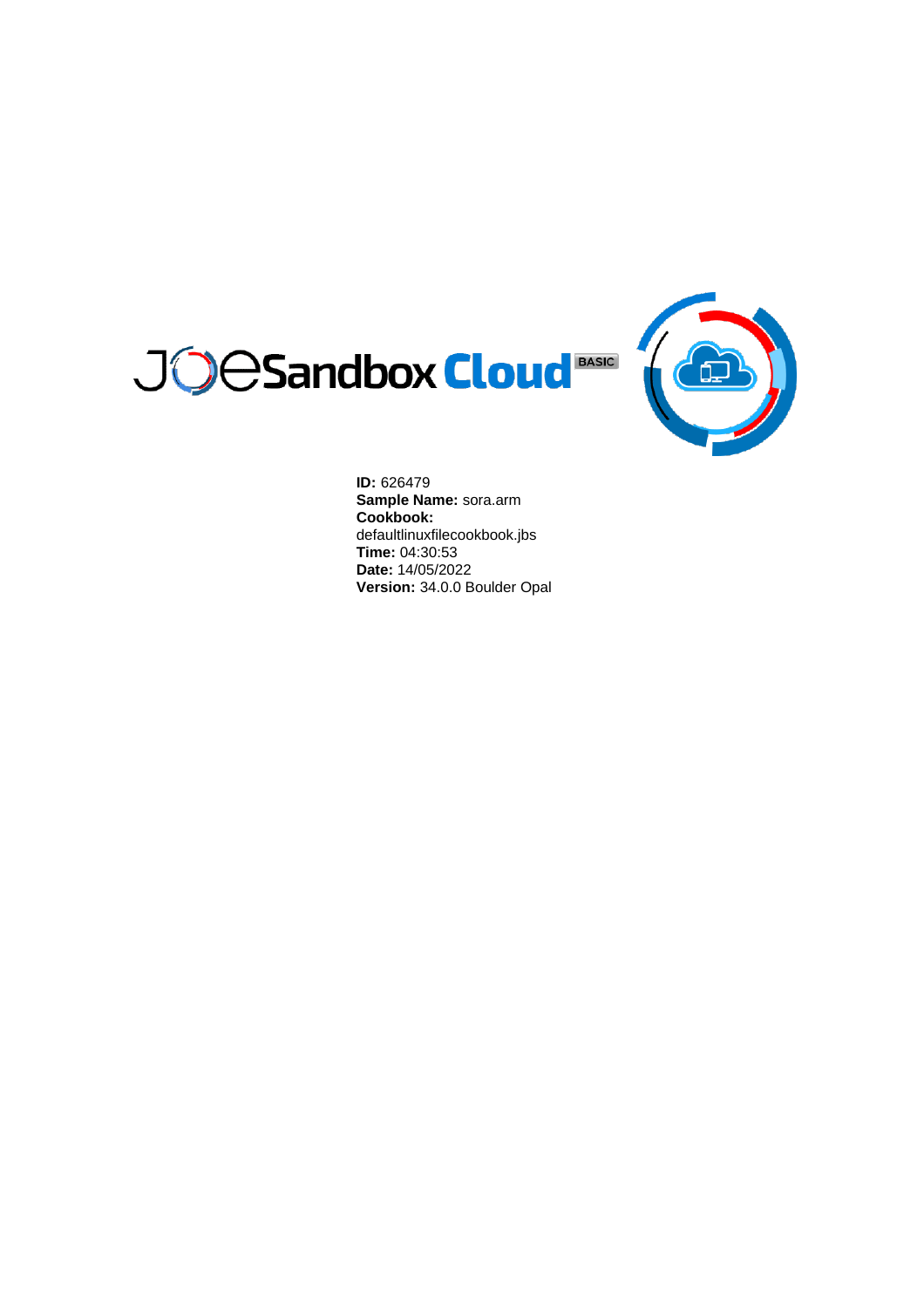### **Table of Contents**

<span id="page-1-0"></span>

| <b>Table of Contents</b>                                                              | $\overline{2}$                   |
|---------------------------------------------------------------------------------------|----------------------------------|
| Linux Analysis Report sora.arm                                                        | 4                                |
| Overview                                                                              | 4                                |
| General Information                                                                   | $\overline{4}$                   |
| Detection<br>Signatures                                                               | 4<br>$\overline{4}$              |
| Classification                                                                        | 4                                |
| Analysis Advice                                                                       | $\sqrt{4}$                       |
| <b>General Information</b>                                                            | 4                                |
| Warnings<br><b>Runtime Messages</b>                                                   | 4<br>4                           |
| <b>Process Tree</b>                                                                   | 5                                |
| Yara Signatures                                                                       | 5                                |
| PCAP (Network Traffic)                                                                | 5                                |
| <b>Snort Signatures</b>                                                               | 5                                |
| Joe Sandbox Signatures                                                                | 5                                |
| <b>AV Detection</b>                                                                   | 5                                |
| Data Obfuscation<br>Stealing of Sensitive Information                                 | 5<br>5                           |
| <b>Remote Access Functionality</b>                                                    | 5                                |
| Mitre Att&ck Matrix                                                                   | 6                                |
| Malware Configuration                                                                 | 6                                |
| <b>Behavior Graph</b>                                                                 | 6                                |
| Antivirus, Machine Learning and Genetic Malware Detection                             | 7                                |
| <b>Initial Sample</b><br><b>Dropped Files</b>                                         | $\overline{7}$<br>7              |
| Domains                                                                               | $\overline{7}$                   |
| <b>URLs</b>                                                                           | $\overline{7}$                   |
| Domains and IPs                                                                       | $\overline{7}$                   |
| <b>Contacted Domains</b><br>URLs from Memory and Binaries                             | $\overline{7}$<br>$\overline{7}$ |
| World Map of Contacted IPs                                                            | $\overline{7}$                   |
| Public IPs                                                                            | $\overline{7}$                   |
| Joe Sandbox View / Context                                                            | 10                               |
| IPs<br>Domains                                                                        | 10<br>10                         |
| <b>ASNs</b>                                                                           | 10                               |
| <b>JA3 Fingerprints</b>                                                               | 10                               |
| <b>Dropped Files</b><br>Created / dropped Files                                       | 10<br>10                         |
| Static File Info                                                                      | 10                               |
| General                                                                               | 10                               |
| Static ELF Info                                                                       | 11                               |
| ELF header<br>Program Segments                                                        | 11<br>11                         |
| Network Behavior                                                                      | 11                               |
| <b>Network Port Distribution</b>                                                      | 11                               |
| <b>TCP Packets</b>                                                                    | 11                               |
| System Behavior                                                                       | 11                               |
| Analysis Process: sora.arm PID: 6226, Parent PID: 6123<br>General                     | 12<br>12                         |
| <b>File Activities</b>                                                                | 12                               |
| File Read<br>Analysis Process: sora.arm PID: 6228, Parent PID: 6226                   | 12<br>12                         |
| General                                                                               | 12                               |
| <b>File Activities</b><br>File Read                                                   | 12<br>$12\,$                     |
| <b>Directory Enumerated</b><br>Analysis Process: sora.arm PID: 6326, Parent PID: 6228 | $12\,$<br>12                     |
| General                                                                               | 12                               |
| Analysis Process: sora.arm PID: 6330, Parent PID: 6228                                | 12                               |
| General<br>Analysis Process: sora.arm PID: 6333, Parent PID: 6330                     | 12<br>12                         |
| General                                                                               | 12                               |
| Analysis Process: sora.arm PID: 6344, Parent PID: 6333<br>General                     | 12<br>12                         |
| Analysis Process: sora.arm PID: 6346, Parent PID: 6333                                | 13                               |
| General                                                                               | 13<br>13                         |
| Analysis Process: sora.arm PID: 6335, Parent PID: 6330<br>General                     | 13                               |
| Analysis Process: sora.arm PID: 6336, Parent PID: 6330                                | 13                               |
| General<br>Analysis Process: sora.arm PID: 6230, Parent PID: 6226                     | 13<br>13                         |
| General                                                                               | 13                               |
| Analysis Process: sora.arm PID: 6231, Parent PID: 6226                                | 13                               |
| General                                                                               | 13                               |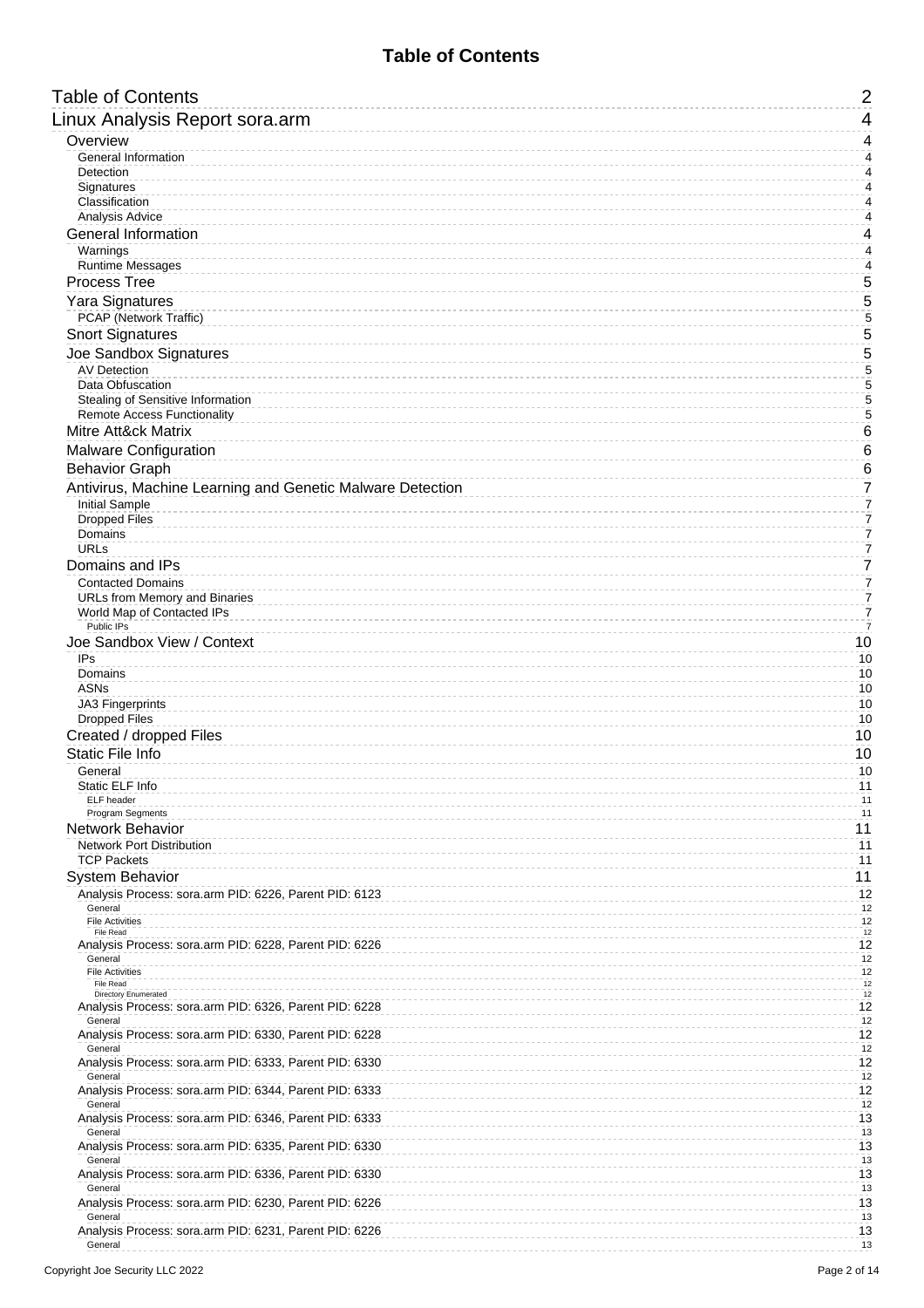| Analysis Process: sora.arm PID: 6234, Parent PID: 6231 |    |
|--------------------------------------------------------|----|
| General                                                | 13 |
| <b>File Activities</b>                                 | 14 |
| File Read                                              | 14 |
| <b>Directory Enumerated</b>                            | 14 |
| Analysis Process: sora.arm PID: 6325, Parent PID: 6234 | 14 |
| General                                                | 14 |
| Analysis Process: sora.arm PID: 6328, Parent PID: 6234 | 14 |
| General                                                | 14 |
| Analysis Process: sora.arm PID: 6235, Parent PID: 6231 | 14 |
| General                                                | 14 |
| Analysis Process: sora.arm PID: 6237, Parent PID: 6231 | 14 |
| General                                                | 14 |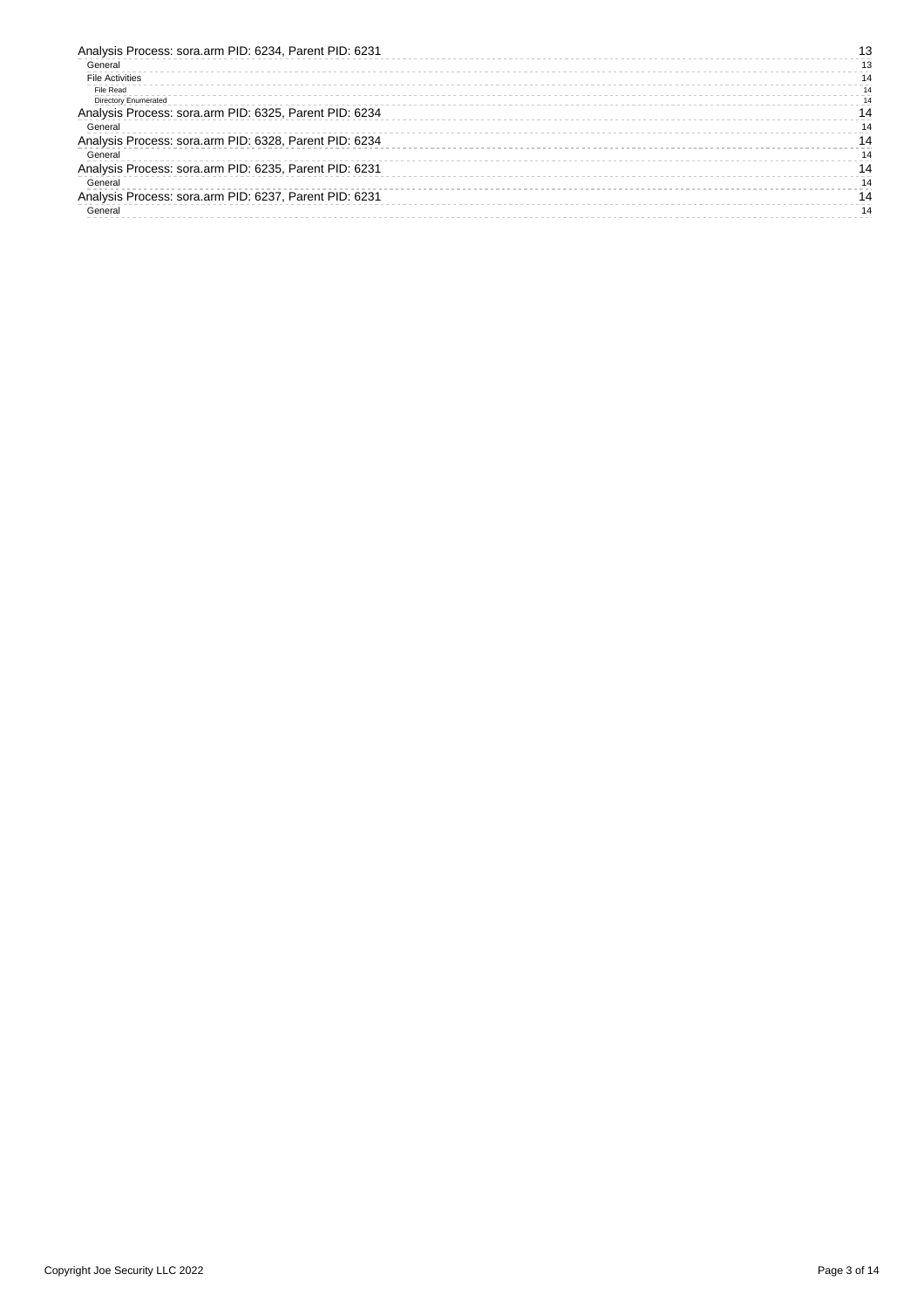# <span id="page-3-0"></span>**Linux Analysis Report**

**sora.arm**

#### <span id="page-3-5"></span><span id="page-3-4"></span><span id="page-3-3"></span><span id="page-3-1"></span>**Overview**

<span id="page-3-2"></span>

#### <span id="page-3-6"></span>**Analysis Advice**

| Static ELF header machine description suggests that the sample might not execute correctly on this machine.            |
|------------------------------------------------------------------------------------------------------------------------|
| All HTTP servers contacted by the sample do not answer. The sample is likely an old dropper which does no longer work. |
| Static ELF header machine description suggests that the sample might only run correctly on MIPS or ARM architectures.  |

## <span id="page-3-7"></span>**General [Information](#page-3-10)**

<span id="page-3-10"></span>

| Joe Sandbox Version:                    | 34.0.0 Boulder Opal                                                                                                          |
|-----------------------------------------|------------------------------------------------------------------------------------------------------------------------------|
| Analysis ID:                            | 626479                                                                                                                       |
| Start date and time: 14/05/202204:30:53 | 2022-05-14 04:30:53 +02:00                                                                                                   |
| Joe Sandbox Product:                    | CloudBasic                                                                                                                   |
| Overall analysis duration:              | 0h 7m 23s                                                                                                                    |
| Hypervisor based Inspection enabled:    | false                                                                                                                        |
| Report type:                            | light                                                                                                                        |
| Sample file name:                       | sora.arm                                                                                                                     |
| Cookbook file name:                     | defaultlinuxfilecookbook.jbs                                                                                                 |
| Analysis system description:            | Ubuntu Linux 20.04 x64 (Kernel 5.4.0-72, Firefox 91.0, Evince Document Viewer 3.36.10, LibreOffice 6.4.7.2, OpenJDK 11.0.11) |
| Analysis Mode:                          | default                                                                                                                      |
| Detection:                              | MAL                                                                                                                          |
| Classification:                         | mal60.troj.evad.linARM@0/0@0/0                                                                                               |

#### <span id="page-3-8"></span>**Warnings**

#### <span id="page-3-9"></span>**Runtime [Messages](#page-3-11)**

<span id="page-3-11"></span>

| Command:         | /tmp/sora.arm    |
|------------------|------------------|
| PID:             | 6226             |
| Exit Code:       | C                |
| Exit Code Info:  |                  |
| Killed:          | False            |
| Standard Output: | Connected To CNC |

 $\overline{\mathbf{v}}$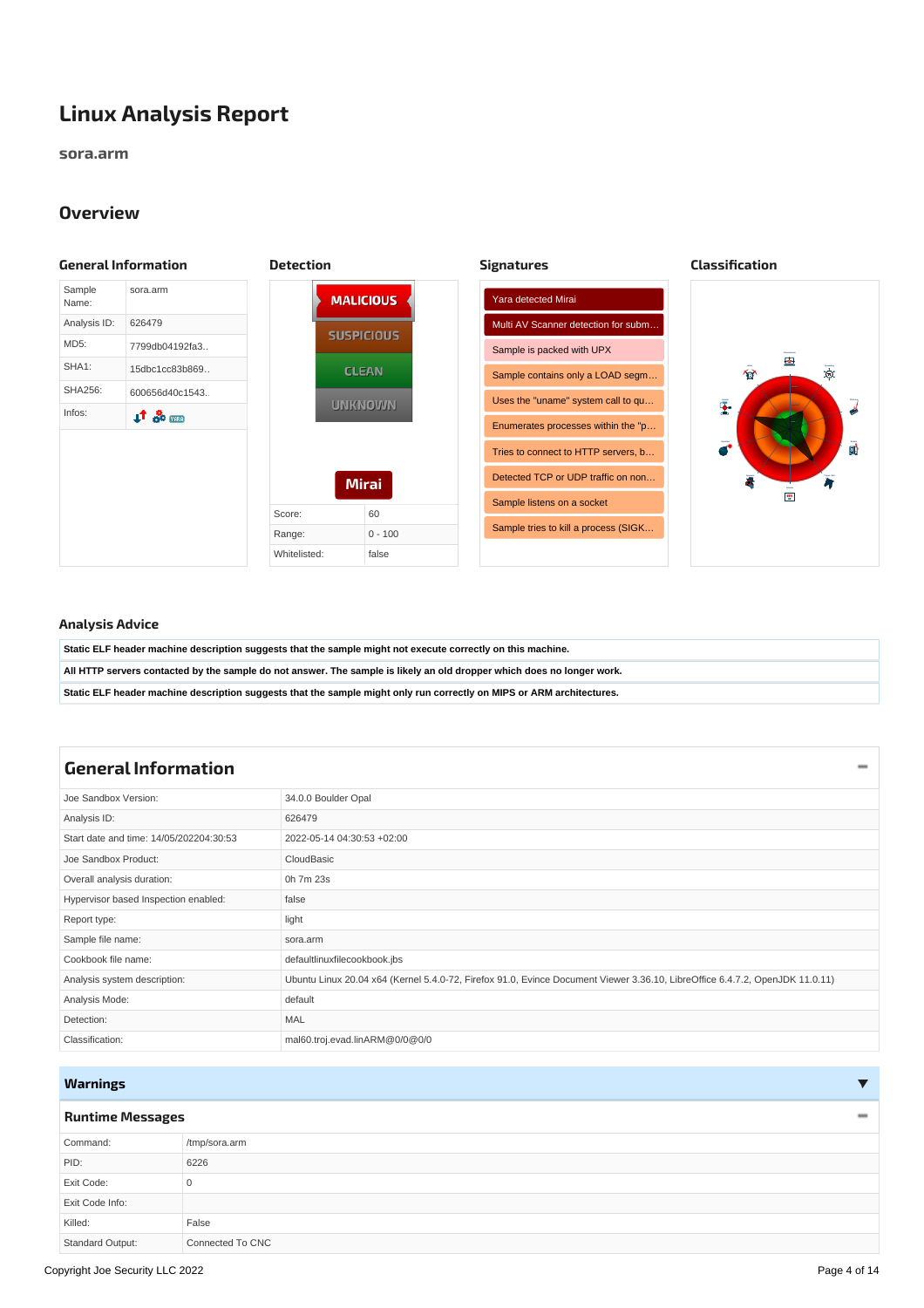#### <span id="page-4-9"></span><span id="page-4-0"></span>**system is lnxubuntu20** [sora.arm](#page-11-17) (PID: 6226, Parent: 6123, MD5: 5ebfcae4fe2471fcc5695c2394773ff1) Arguments: /tmp/sora.arm [sora.arm](#page-11-18) New Fork (PID: 6228, Parent: 6226) [sora.arm](#page-11-19) New Fork (PID: 6326, Parent: 6228) [sora.arm](#page-11-20) New Fork (PID: 6330, Parent: 6228) [sora.arm](#page-11-21) New Fork (PID: 6333, Parent: 6330) [sora.arm](#page-11-22) New Fork (PID: 6344, Parent: 6333) [sora.arm](#page-12-12) New Fork (PID: 6346, Parent: 6333) [sora.arm](#page-12-13) New Fork (PID: 6335, Parent: 6330) [sora.arm](#page-12-14) New Fork (PID: 6336, Parent: 6330) [sora.arm](#page-12-15) New Fork (PID: 6230, Parent: 6226) [sora.arm](#page-12-16) New Fork (PID: 6231, Parent: 6226) [sora.arm](#page-12-17) New Fork (PID: 6234, Parent: 6231) [sora.arm](#page-13-11) New Fork (PID: 6325, Parent: 6234) [sora.arm](#page-13-12) New Fork (PID: 6328, Parent: 6234) [sora.arm](#page-13-13) New Fork (PID: 6235, Parent: 6231) [sora.arm](#page-13-14) New Fork (PID: 6237, Parent: 6231) **cleanup [Process](#page-4-9) Tree**

<span id="page-4-11"></span><span id="page-4-10"></span><span id="page-4-2"></span><span id="page-4-1"></span>

| Yara Signatures               |                                        |                    |              |                |  |  |  |
|-------------------------------|----------------------------------------|--------------------|--------------|----------------|--|--|--|
| <b>PCAP (Network Traffic)</b> |                                        |                    |              |                |  |  |  |
| Source                        | Rule                                   | <b>Description</b> | Author       | <b>Strings</b> |  |  |  |
| dump.pcap                     | JoeSecurity_Mirai_ Yara detected<br>12 | Mirai              | Joe Security |                |  |  |  |

<span id="page-4-12"></span><span id="page-4-3"></span>

| <b>Snort Signatures</b>     |  |
|-----------------------------|--|
| ◯ No Snort rule has matched |  |

<span id="page-4-8"></span><span id="page-4-7"></span><span id="page-4-6"></span><span id="page-4-5"></span><span id="page-4-4"></span>

| <b>Joe Sandbox Signatures</b>                                        |                      |
|----------------------------------------------------------------------|----------------------|
|                                                                      |                      |
| <b>AV Detection</b><br>Multi AV Scanner detection for submitted file | v                    |
|                                                                      |                      |
| <b>Data Obfuscation</b>                                              |                      |
| Sample is packed with UPX                                            |                      |
| <b>Stealing of Sensitive Information</b>                             |                      |
| Yara detected Mirai                                                  | v                    |
| <b>Remote Access Functionality</b>                                   |                      |
| Yara detected Mirai                                                  | $\blacktriangledown$ |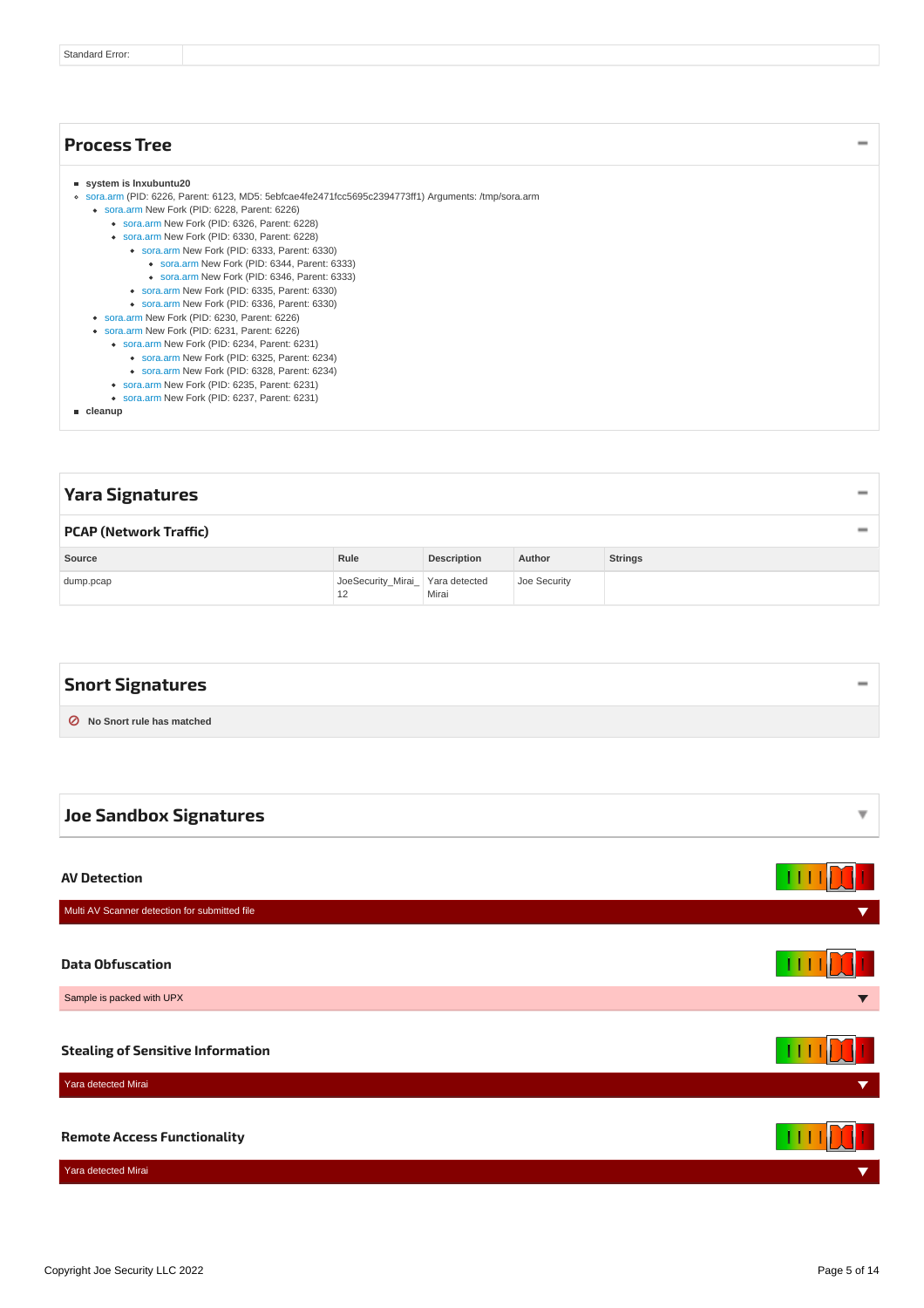# <span id="page-5-0"></span>**Mitre [Att&ck](#page-5-3) Matrix**

<span id="page-5-3"></span>

| <b>Initial</b><br><b>Access</b> | Execution                                        | Persistence                                    | Privilege<br><b>Escalation</b>                 | <b>Defense</b><br>Evasion                                          | <b>Credential</b><br><b>Access</b>                        | <b>Discovery</b>                                             | Lateral<br><b>Movement</b>             | Collection                                     | <b>Exfiltration</b>                             | Command<br>and<br>Control                              | <b>Network</b><br><b>Effects</b>                         | Remote<br><b>Service</b><br><b>Effects</b>                  | Impact                        |
|---------------------------------|--------------------------------------------------|------------------------------------------------|------------------------------------------------|--------------------------------------------------------------------|-----------------------------------------------------------|--------------------------------------------------------------|----------------------------------------|------------------------------------------------|-------------------------------------------------|--------------------------------------------------------|----------------------------------------------------------|-------------------------------------------------------------|-------------------------------|
| Valid<br>Accounts               | Windows<br>Manageme<br>nt<br>Instrument<br>ation | Path<br>Interceptio<br>n                       | Path<br>Interceptio<br>n                       | $\boxed{1}$<br><b>Obfuscated</b><br>Files or<br><b>Information</b> | $\mathbf{1}$<br><b>OS</b><br>Credential<br><b>Dumping</b> | 10<br><b>Security</b><br><b>Software</b><br><b>Discovery</b> | Remote<br>Services                     | Data from<br>Local<br>System                   | Exfiltration<br>Over Other<br>Network<br>Medium | $\boxed{1}$<br>Encrypted<br>Channel                    | Eavesdrop<br>on Insecure<br>Network<br>Communic<br>ation | Remotely<br>Track<br>Device<br>Without<br>Authorizati<br>on | Modify<br>System<br>Partition |
| Default<br>Accounts             | Scheduled<br>Task/Job                            | Boot or<br>Logon<br>Initializatio<br>n Scripts | Boot or<br>Logon<br>Initializatio<br>n Scripts | Rootkit                                                            | <b>LSASS</b><br>Memory                                    | Application<br>Window<br>Discovery                           | Remote<br>Desktop<br>Protocol          | Data from<br>Removable<br>Media                | Exfiltration<br>Over<br>Bluetooth               | $\mathbf{1}$<br>Non-<br><b>Standard</b><br>Port        | <b>Exploit SS7</b><br>to Redirect<br>Phone<br>Calls/SMS  | Remotely<br>Wipe Data<br>Without<br>Authorizati<br>on       | Device<br>Lockout             |
| Domain<br>Accounts              | At (Linux)                                       | Logon<br>Script<br>(Windows)                   | Logon<br>Script<br>(Windows)                   | Obfuscated<br>Files or<br>Information                              | Security<br>Account<br>Manager                            | Query<br>Registry                                            | SMB/Wind<br>ows Admin<br><b>Shares</b> | Data from<br>Network<br>Shared<br><b>Drive</b> | Automated<br>Exfiltration                       | $\boxed{1}$<br><b>Application</b><br>Layer<br>Protocol | <b>Exploit SS7</b><br>to Track<br>Device<br>Location     | Obtain<br>Device<br>Cloud<br><b>Backups</b>                 | Delete<br>Device<br>Data      |

## <span id="page-5-1"></span>**Malware [Configuration](#page-5-4)**

<span id="page-5-4"></span>**⊘ No configs have been found**

<span id="page-5-5"></span><span id="page-5-2"></span>

-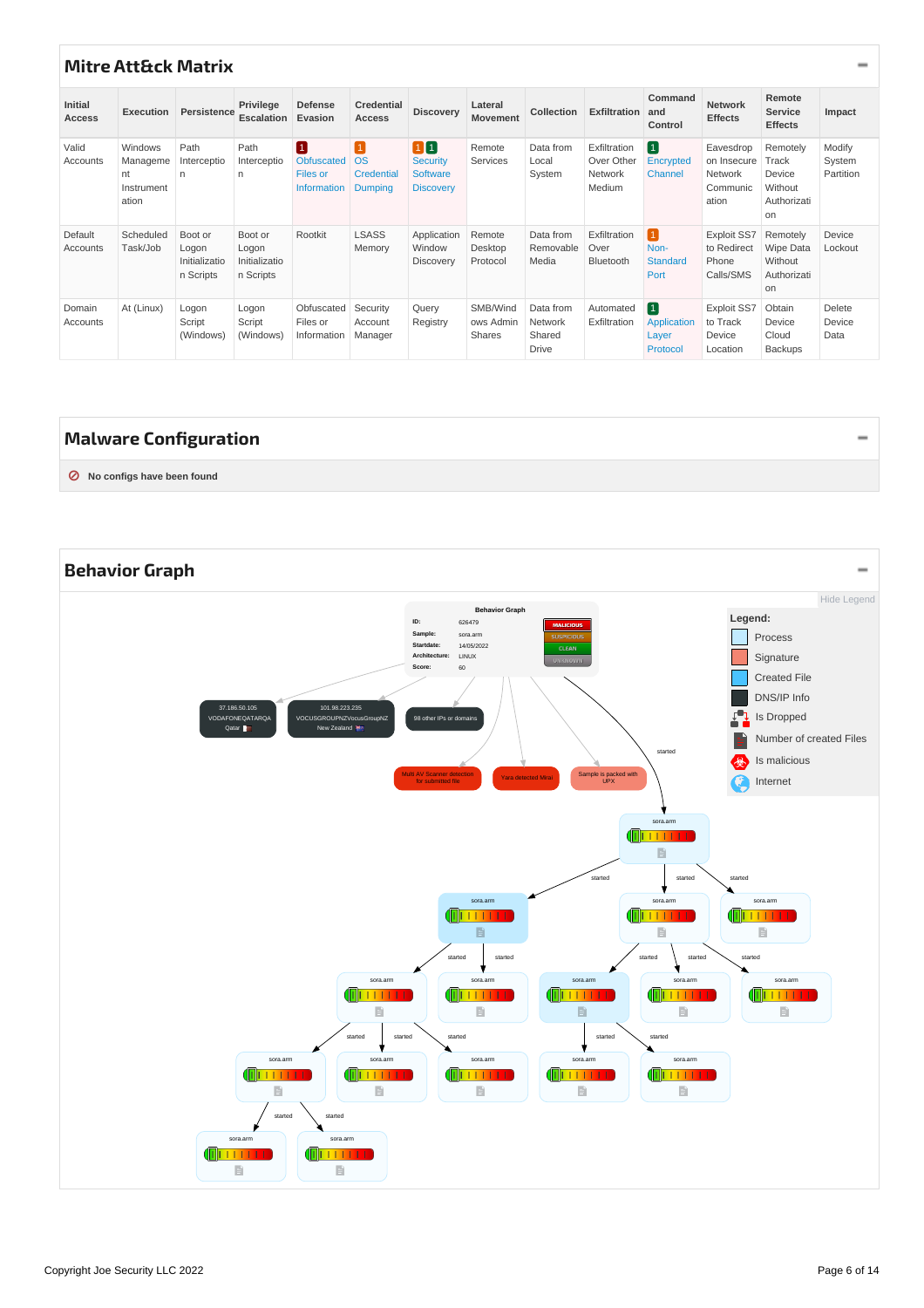<span id="page-6-11"></span><span id="page-6-10"></span><span id="page-6-2"></span><span id="page-6-1"></span><span id="page-6-0"></span>

| Antivirus, Machine Learning and Genetic Malware Detection |                  |            |       |               |  |  |  |
|-----------------------------------------------------------|------------------|------------|-------|---------------|--|--|--|
| <b>Initial Sample</b>                                     |                  |            |       |               |  |  |  |
| Source                                                    | <b>Detection</b> | Scanner    | Label | Link          |  |  |  |
| sora.arm                                                  | 43%              | Virustotal |       | <b>Browse</b> |  |  |  |
|                                                           |                  |            |       |               |  |  |  |
| <b>Dropped Files</b>                                      |                  |            |       |               |  |  |  |
| <b>No Antivirus matches</b><br>Ø                          |                  |            |       |               |  |  |  |
|                                                           |                  |            |       |               |  |  |  |
| <b>Domains</b>                                            |                  |            |       | $\equiv$      |  |  |  |
| <b>No Antivirus matches</b><br>Ø                          |                  |            |       |               |  |  |  |

<span id="page-6-14"></span><span id="page-6-13"></span><span id="page-6-12"></span><span id="page-6-4"></span><span id="page-6-3"></span>

| <b>URLs</b>            |  |
|------------------------|--|
| ◯ No Antivirus matches |  |

<span id="page-6-6"></span><span id="page-6-5"></span>

| <b>Domains and IPs</b>      |  |
|-----------------------------|--|
| <b>Contacted Domains</b>    |  |
| ◯ No contacted domains info |  |

#### <span id="page-6-15"></span><span id="page-6-7"></span>**URLs from Memory and Binaries**

<span id="page-6-8"></span>



<span id="page-6-9"></span>

| <b>Public IPs</b>                               |         |                      |      |            |                              | $\equiv$         |  |  |  |  |  |
|-------------------------------------------------|---------|----------------------|------|------------|------------------------------|------------------|--|--|--|--|--|
| Domain<br>IP                                    |         | Country              | Flag | <b>ASN</b> | <b>ASN Name</b>              | <b>Malicious</b> |  |  |  |  |  |
| 192.132.79.178                                  | unknown | <b>United States</b> | ≝    | 367        | DNIC-ASBLK-00306-<br>00371US | false            |  |  |  |  |  |
| 17.88.248.1                                     | unknown | <b>United States</b> | ≝    | 714        | APPLE-ENGINEERINGUS          | false            |  |  |  |  |  |
| 108.34.195.20                                   | unknown | <b>United States</b> | ≝    | 701        | <b>UUNETUS</b>               | false            |  |  |  |  |  |
| Copyright Joe Security LLC 2022<br>Page 7 of 14 |         |                      |      |            |                              |                  |  |  |  |  |  |

÷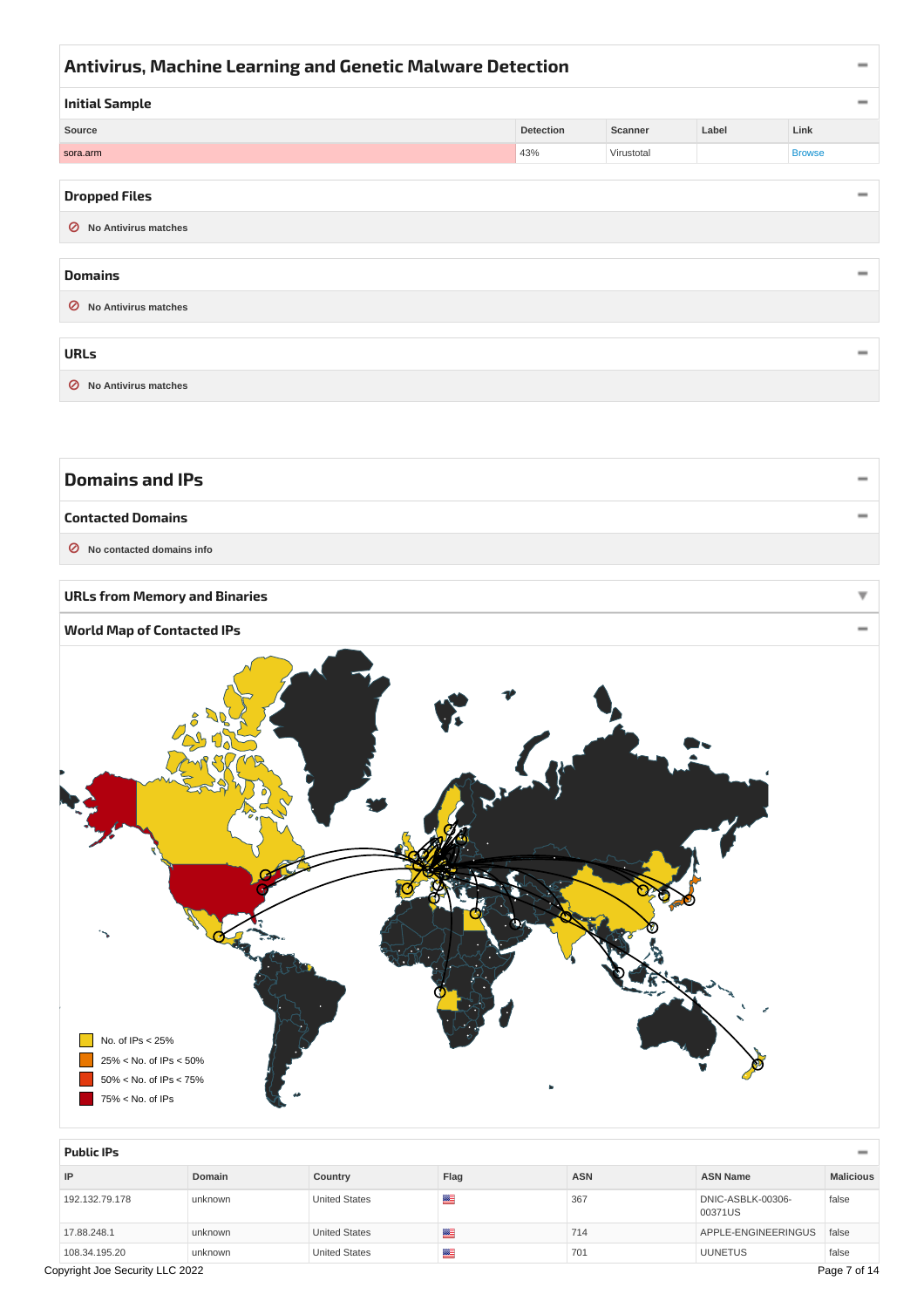<span id="page-7-1"></span><span id="page-7-0"></span>

| IP              | Domain  | Country                           | Flag                     | <b>ASN</b> | <b>ASN Name</b>                                                | <b>Malicious</b> |
|-----------------|---------|-----------------------------------|--------------------------|------------|----------------------------------------------------------------|------------------|
| 85.158.231.141  | unknown | Austria                           | $\equiv$                 | 8692       | <b>BRZAT</b>                                                   | false            |
| 197.166.142.74  | unknown | Egypt                             | ÷                        | 24863      | LINKdotNET-ASEG                                                | false            |
| 243.142.109.8   | unknown | Reserved                          | $\overline{2}$           | unknown    | unknown                                                        | false            |
| 154.28.148.110  | unknown | <b>United States</b>              | ≝                        | 174        | COGENT-174US                                                   | false            |
| 223.110.109.215 | unknown | China                             | ÷                        | 56046      | CMNET-JIANGSU-<br>APChinaMobilecommunicati<br>onscorporationCN | false            |
| 242.105.215.220 | unknown | Reserved                          | $\overline{2}$           | unknown    | unknown                                                        | false            |
| 89.3.43.196     | unknown | France                            | m m                      | 21502      | ASN-NUMERICABLEFR                                              | false            |
| 248.65.0.12     | unknown | Reserved                          | $\overline{2}$           | unknown    | unknown                                                        | false            |
| 16.46.151.36    | unknown | <b>United States</b>              | ≊                        | unknown    | unknown                                                        | false            |
| 45.140.216.1    | unknown | Switzerland                       | £.                       | 62075      | LANNERTDE                                                      | false            |
| 147.24.192.227  | unknown | <b>United States</b>              | ≝                        | 10796      | TWC-10796-MIDWESTUS                                            | false            |
| 135.148.11.249  | unknown | <b>United States</b>              | ≝                        | 18676      | <b>AVAYAUS</b>                                                 | false            |
| 253.179.7.5     | unknown | Reserved                          | $\overline{2}$           | unknown    | unknown                                                        | false            |
| 187.247.165.44  | unknown | Mexico                            | s.                       | 13999      | MegaCableSAdeCVMX                                              | false            |
| 37.90.202.181   | unknown | Germany                           | ▀                        | 3320       | DTAGInternetserviceprovid<br>eroperationsDE                    | false            |
| 161.53.142.82   | unknown | Croatia (LOCAL Name:<br>Hrvatska) | ×,                       | 2108       | CARNET-<br>ASJMarohnica510000Zagre<br>bHR                      | false            |
| 201.173.227.169 | unknown | Mexico                            | H.                       | 11888      | TelevisionInternacionalSAd<br>eCVMX                            | false            |
| 126.89.187.159  | unknown | Japan                             | $\bullet$                | 17676      | GIGAINFRASoftbankBBCor<br>pJP                                  | false            |
| 133.124.154.5   | unknown | Japan                             | $\bullet$                | 2522       | PPP-<br>EXPJapanNetworkInformati<br>onCenterJP                 | false            |
| 13.165.162.234  | unknown | <b>United States</b>              | ≊                        | 7018       | ATT-INTERNET4US                                                | false            |
| 218.235.146.189 | unknown | Korea Republic of                 | $\bullet.$               | 9318       | SKB-<br>ASSKBroadbandCoLtdKR                                   | false            |
| 250.183.216.13  | unknown | Reserved                          | $\overline{ }$ ?         | unknown    | unknown                                                        | false            |
| 48.6.146.179    | unknown | <b>United States</b>              | ≝                        | 2686       | ATGS-MMD-ASUS                                                  | false            |
| 105.179.193.81  | unknown | unknown                           | $\overline{2}$           | 37228      | Olleh-Rwanda-<br>NetworksRW                                    | false            |
| 243.114.158.2   | unknown | Reserved                          | $\mathbb{R}^n$           | unknown    | unknown                                                        | false            |
| 223.184.95.212  | unknown | India                             | $\overline{\phantom{a}}$ | 45609      | BHARTI-MOBILITY-AS-<br>APBhartiAirtelLtdASforGPR<br>SService   | false            |
| 108.103.78.32   | unknown | <b>United States</b>              | ≊                        | 10507      | <b>SPCSUS</b>                                                  | false            |
| 75.43.169.89    | unknown | <b>United States</b>              | ≝                        | 7018       | ATT-INTERNET4US                                                | false            |
| 99.2.51.118     | unknown | <b>United States</b>              | ≝                        | 7018       | ATT-INTERNET4US                                                | false            |
| 99.188.69.140   | unknown | <b>United States</b>              | ≊                        | 7018       | ATT-INTERNET4US                                                | false            |
| 160.224.24.100  | unknown | Angola                            | a.                       | 11259      | ANGOLATELECOMAO                                                | false            |
| 124.54.163.211  | unknown | Korea Republic of                 | $\bullet$                | 17858      | POWERVIS-AS-<br><b>KRLGPOWERCOMMKR</b>                         | false            |
| 198.217.52.158  | unknown | <b>United States</b>              | ≝                        | 3354       | THENET-AS-3354US                                               | false            |
| 46.109.74.153   | unknown | Latvia                            | $\equiv$                 | 12578      | APOLLO-ASLatviaLV                                              | false            |
| 23.254.189.224  | unknown | <b>United States</b>              | ≊                        | 54290      | <b>HOSTWINDSUS</b>                                             | false            |
| 197.13.57.208   | unknown | Tunisia                           | $\bullet$                | 37504      | MeninxTN                                                       | false            |
| 83.191.157.210  | unknown | Sweden                            | ÷                        | 39651      | COMHEM-SWEDENSE                                                | false            |
| 156.191.147.95  | unknown | Egypt                             | ═                        | 36992      | ETISALAT-MISREG                                                | false            |
| 95.120.78.125   | unknown | Spain                             | $\overline{\cdot}$       | 3352       | TELEFONICA_DE_ESPAN<br><b>AES</b>                              | false            |
| 141.231.140.12  | unknown | United Kingdom                    | ݺڿ                       | 12701      | BARCAPLondonGB                                                 | false            |
| 66.74.196.104   | unknown | <b>United States</b>              | ≊                        | 20001      | TWC-20001-PACWESTUS                                            | false            |
| 242.47.204.113  | unknown | Reserved                          | $\overline{ }$ ?         | unknown    | unknown                                                        | false            |
| 88.0.190.253    | unknown | Spain                             | $\overline{\cdot}$       | 3352       | TELEFONICA_DE_ESPAN<br>AES                                     | false            |
| 222.4.209.248   | unknown | Japan                             | $\bullet$                | 2516       | KDDIKDDICORPORATION<br><b>JP</b>                               | false            |
| 101.98.223.235  | unknown | New Zealand                       | 問                        | 9790       | VOCUSGROUPNZVocusGr<br>oupNZ                                   | false            |
| 246.182.65.69   | unknown | Reserved                          | $\overline{2}$           | unknown    | unknown                                                        | false            |
| 197.32.129.167  | unknown | Egypt                             | $\overline{\phantom{a}}$ | 8452       | TE-ASTE-ASEG                                                   | false            |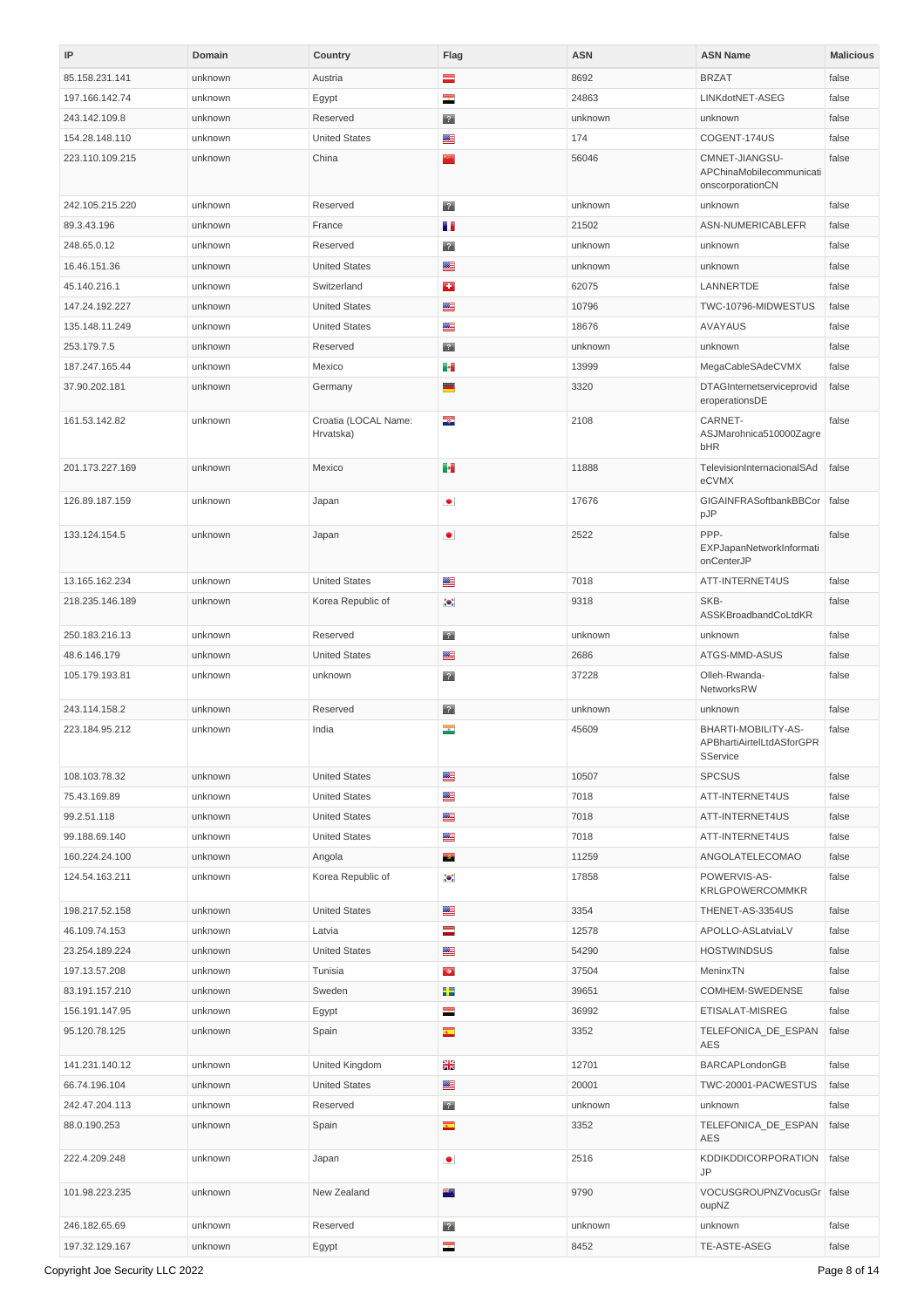<span id="page-8-0"></span>

| IP              | Domain  | Country                            | Flag                     | <b>ASN</b> | <b>ASN Name</b>                                                | <b>Malicious</b> |
|-----------------|---------|------------------------------------|--------------------------|------------|----------------------------------------------------------------|------------------|
| 45.48.194.60    | unknown | <b>United States</b>               | ≝                        | 20001      | TWC-20001-PACWESTUS                                            | false            |
| 43.145.165.142  | unknown | Japan                              | $\bullet$                | 4249       | LILLY-ASUS                                                     | false            |
| 246.118.168.83  | unknown | Reserved                           | $\overline{2}$           | unknown    | unknown                                                        | false            |
| 24.115.243.251  | unknown | <b>United States</b>               | ≊                        | 3737       | <b>AS-PTDUS</b>                                                | false            |
| 35.63.96.23     | unknown | <b>United States</b>               | ≝                        | 397797     | CITYOFMARSHALL-01US                                            | false            |
| 195.199.39.146  | unknown | Hungary                            | ═                        | 1955       | HBONE-<br>ASHUNGARNETHU                                        | false            |
| 36.107.69.251   | unknown | China                              |                          | 4134       | CHINANET-<br>BACKBONENo31Jin-<br>rongStreetCN                  | false            |
| 194.14.131.55   | unknown | Sweden                             | ÷                        | 35041      | NET-BINERO-STHLM1SE                                            | false            |
| 70.96.75.254    | unknown | <b>United States</b>               | ≝                        | 7385       | <b>ALLSTREAMUS</b>                                             | false            |
| 247.246.7.44    | unknown | Reserved                           | $\overline{P}$           | unknown    | unknown                                                        | false            |
| 246.104.145.143 | unknown | Reserved                           | $\overline{2}$           | unknown    | unknown                                                        | false            |
| 68.179.33.30    | unknown | Canada                             | н                        | 20161      | <b>TRGOCA</b>                                                  | false            |
| 109.219.227.142 | unknown | France                             | m m                      | 3215       | FranceTelecom-OrangeFR                                         | false            |
| 104.208.173.193 | unknown | <b>United States</b>               | ≊                        | 8075       | MICROSOFT-CORP-MSN-<br>AS-BLOCKUS                              | false            |
| 187.204.147.54  | unknown | Mexico                             | æ.                       | 8151       | UninetSAdeCVMX                                                 | false            |
| 48.16.103.121   | unknown | <b>United States</b>               | ≝                        | 2686       | ATGS-MMD-ASUS                                                  | false            |
| 251.189.114.109 | unknown | Reserved                           | $\mathbb{R}^n$           | unknown    | unknown                                                        | false            |
| 40.61.159.230   | unknown | <b>United States</b>               | ≝                        | 4249       | LILLY-ASUS                                                     | false            |
| 140.207.43.149  | unknown | China                              | ÷                        | 17621      | CNCGROUP-<br>SHChinaUnicomShanghain<br>etworkCN                | false            |
| 219.29.178.11   | unknown | Japan                              | $\bullet$                | 17676      | GIGAINFRASoftbankBBCor<br>pJP                                  | false            |
| 39.115.115.171  | unknown | Korea Republic of                  | $\bullet$                | 9318       | SKB-<br>ASSKBroadbandCoLtdKR                                   | false            |
| 78.79.205.44    | unknown | Sweden                             | ÷                        | 3301       | <b>TELIANET-</b><br>SWEDENTeliaCompanySE                       | false            |
| 101.13.247.74   | unknown | Taiwan; Republic of China<br>(ROC) | ÷                        | 24158      | TAIWANMOBILE-<br>ASTaiwanMobileCoLtdTW                         | false            |
| 8.173.77.185    | unknown | Singapore                          | $\mathbf{e}$             | 37963      | CNNIC-ALIBABA-CN-NET-<br>APHangzhouAlibabaAdverti<br>singCoLtd | false            |
| 180.15.127.156  | unknown | Japan                              | $\bullet$                | 4713       | OCNNTTCommunicationsC<br>orporationJP                          | false            |
| 108.143.162.126 | unknown | <b>United States</b>               | ≝                        | 16509      | AMAZON-02US                                                    | false            |
| 178.188.243.188 | unknown | Austria                            | ═                        | 8447       | <b>TELEKOM-</b><br>ATA1TelekomAustriaAGAT                      | false            |
| 86.82.71.136    | unknown | Netherlands                        | Ξ                        | 1136       | KPNKPNNationalEU                                               | false            |
| 19.76.79.165    | unknown | <b>United States</b>               | ≝                        | 3          | MIT-GATEWAYSUS                                                 | false            |
| 106.250.8.227   | unknown | Korea Republic of                  | $\bullet$                | 3786       | LGDACOMLGDACOMCorp<br>orationKR                                | false            |
| 180.114.49.216  | unknown | China                              | m                        | 137702     | CHINATELECOM-<br>JIANGSU-NANJING-<br>IDCNanjingJiangsuProvince | false            |
| 159.247.172.170 | unknown | <b>United States</b>               | ≊                        | 3481       | STOFCT-DOITUS                                                  | false            |
| 149.9.143.181   | unknown | <b>United States</b>               | ≝                        | 14987      | <b>RETHEMHOSTINGUS</b>                                         | false            |
| 220.24.38.227   | unknown | Japan                              | $\bullet$                | 17676      | GIGAINFRASoftbankBBCor<br>pJP                                  | false            |
| 95.177.81.60    | unknown | United Kingdom                     | ൢ                        | 8190       | <b>MDNXGB</b>                                                  | false            |
| 82.184.182.41   | unknown | Italy                              | m m                      | 3269       | ASN-IBSNAZIT                                                   | false            |
| 85.71.236.132   | unknown | Czech Republic                     | ł.                       | 5610       | O2-CZECH-REPUBLICCZ                                            | false            |
| 240.117.204.14  | unknown | Reserved                           | $\overline{?}$           | unknown    | unknown                                                        | false            |
| 24.31.202.210   | unknown | <b>United States</b>               | ≝                        | 11426      | TWC-11426-<br>CAROLINASUS                                      | false            |
| 37.186.50.105   | unknown | Qatar                              | F                        | 48728      | VODAFONEQATARQA                                                | false            |
| 210.212.47.194  | unknown | India                              | $\overline{\phantom{a}}$ | 9829       | <b>BSNL-</b><br>NIBNationalInternetBackbo<br>nelN              | false            |
| 145.225.247.175 | unknown | Germany                            | ▀                        | 25039      | ASN-<br>LINDEKlosterhofstrasse1D<br>Ε                          | false            |
| 195.122.185.77  | unknown | United Kingdom                     | ൢ                        | 3356       | LEVEL3US                                                       | false            |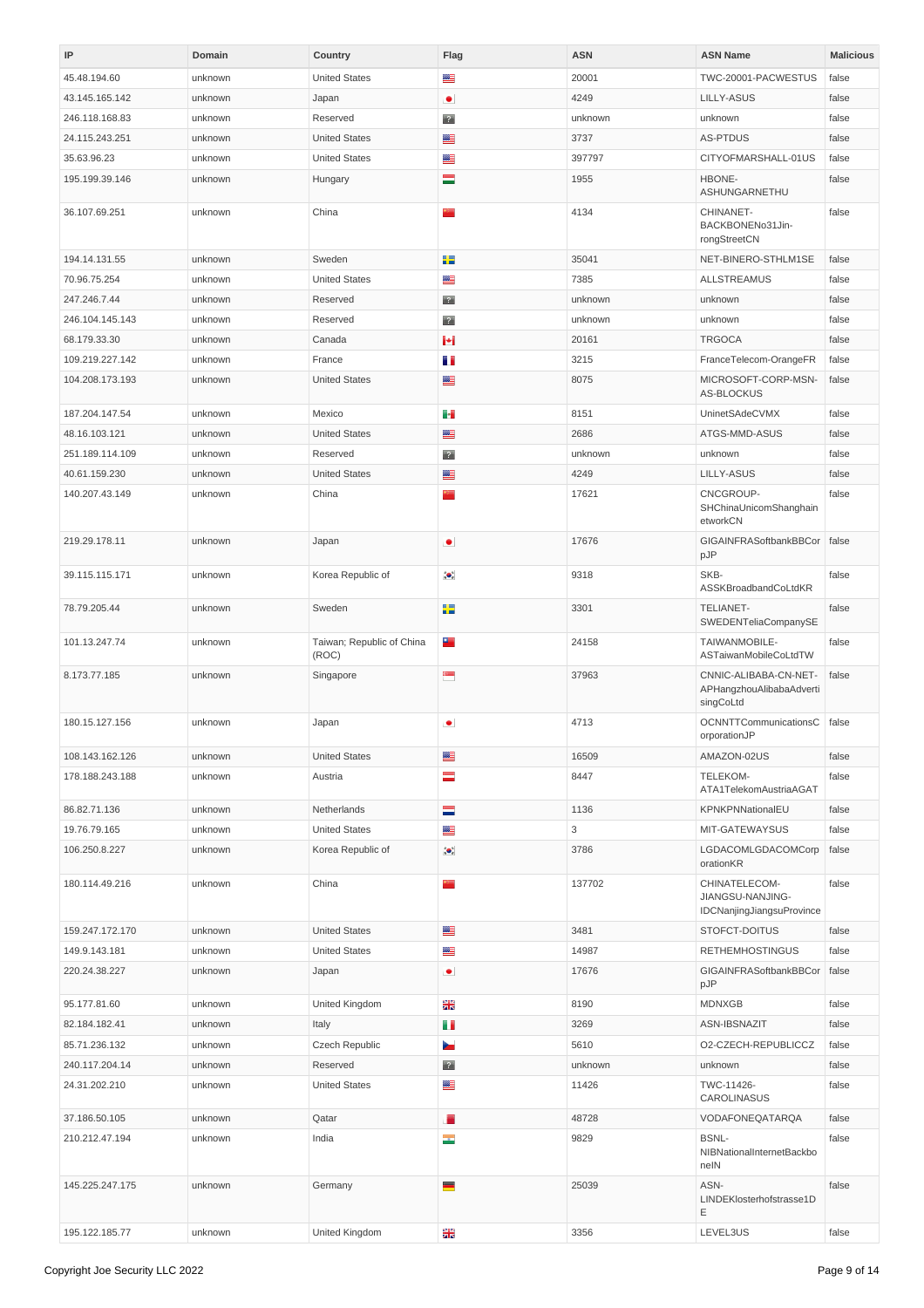| IP              | Domain  | Country              | Flaq      | <b>ASN</b> | <b>ASN Name</b>                                               | <b>Malicious</b> |
|-----------------|---------|----------------------|-----------|------------|---------------------------------------------------------------|------------------|
| 220.219.163.179 | unknown | Japan                | $\bullet$ | 2510       | <b>INFOWEBFUJITSULIMITE</b><br><b>DJP</b>                     | false            |
| 16.85.23.211    | unknown | <b>United States</b> | ≊         | unknown    | unknown                                                       | false            |
| 183.19.172.132  | unknown | China                |           | 4134       | CHINANET-<br>BACKBONENo31Jin-<br>rongStreetCN                 | false            |
| 158.26.60.160   | unknown | <b>United States</b> | ≝         | 1766       | ASN-EXXONMOBIL-US                                             | false            |
| 59.3.178.43     | unknown | Korea Republic of    | $\bullet$ | 4766       | KIXS-AS-<br>KRKoreaTelecomKR                                  | false            |
| 221.213.227.182 | unknown | China                |           | 4837       | CHINA169-<br><b>BACKBONECHINAUNICO</b><br>MChina169BackboneCN | false            |
| 94.38.206.221   | unknown | Italy                | n n       | 8612       | <b>TISCALI-IT</b>                                             | false            |

<span id="page-9-12"></span><span id="page-9-11"></span><span id="page-9-10"></span><span id="page-9-9"></span><span id="page-9-3"></span><span id="page-9-2"></span><span id="page-9-1"></span><span id="page-9-0"></span>

| <b>Joe Sandbox View / Context</b> | $\qquad \qquad \blacksquare$ |
|-----------------------------------|------------------------------|
| IPs                               |                              |
| O No context                      |                              |
| <b>Domains</b>                    | $\qquad \qquad \blacksquare$ |
| O No context                      |                              |
| <b>ASNs</b>                       | $\equiv$                     |
| ◯ No context                      |                              |
| <b>JA3 Fingerprints</b>           | $\equiv$                     |
| O No context                      |                              |
| <b>Dropped Files</b>              |                              |
| O No context                      |                              |

<span id="page-9-15"></span><span id="page-9-14"></span><span id="page-9-13"></span><span id="page-9-6"></span><span id="page-9-5"></span><span id="page-9-4"></span>

| Created / dropped Files            |  |
|------------------------------------|--|
| ◯ No created / dropped files found |  |

<span id="page-9-16"></span><span id="page-9-8"></span><span id="page-9-7"></span>

| <b>Static File Info</b>                                                                                                          |  |  |  |  |  |  |
|----------------------------------------------------------------------------------------------------------------------------------|--|--|--|--|--|--|
|                                                                                                                                  |  |  |  |  |  |  |
| ELF 32-bit LSB executable, ARM, version 1 (ARM), statically linked, stripped                                                     |  |  |  |  |  |  |
| 7.930945027439013                                                                                                                |  |  |  |  |  |  |
| • ELF Executable and Linkable format (generic) (4004/1) 100.00%                                                                  |  |  |  |  |  |  |
| sora.arm                                                                                                                         |  |  |  |  |  |  |
| 24648                                                                                                                            |  |  |  |  |  |  |
| 7799db04192fa39c4d8d2986fbc472a8                                                                                                 |  |  |  |  |  |  |
| 15dbc1cc83b869cd3eab35cd02c994507d4d0604                                                                                         |  |  |  |  |  |  |
| 600656d40c15432fe35987fec3d346cf9f34ee9b1ae1d23706925d6c8b6e57b8                                                                 |  |  |  |  |  |  |
| 11058cc551c7ee141b26b66edaf5ef3f01e3ca6aaf3af8fef5b0edd556213f92695922f52735ffa8c5062cd119c0d51aca5598217f35c9980fec36bf3128b678 |  |  |  |  |  |  |
| 768:y9MhmNhHXqPpY5IpXetXpsIifmqrs3UozV:y9QmNhHXqxRpXgXpUfwzV                                                                     |  |  |  |  |  |  |
| 90B2E01179AC5DE2E5748C739F5C8383A30713BAD0DD654015265E289DCE83B21F7AAF                                                           |  |  |  |  |  |  |
|                                                                                                                                  |  |  |  |  |  |  |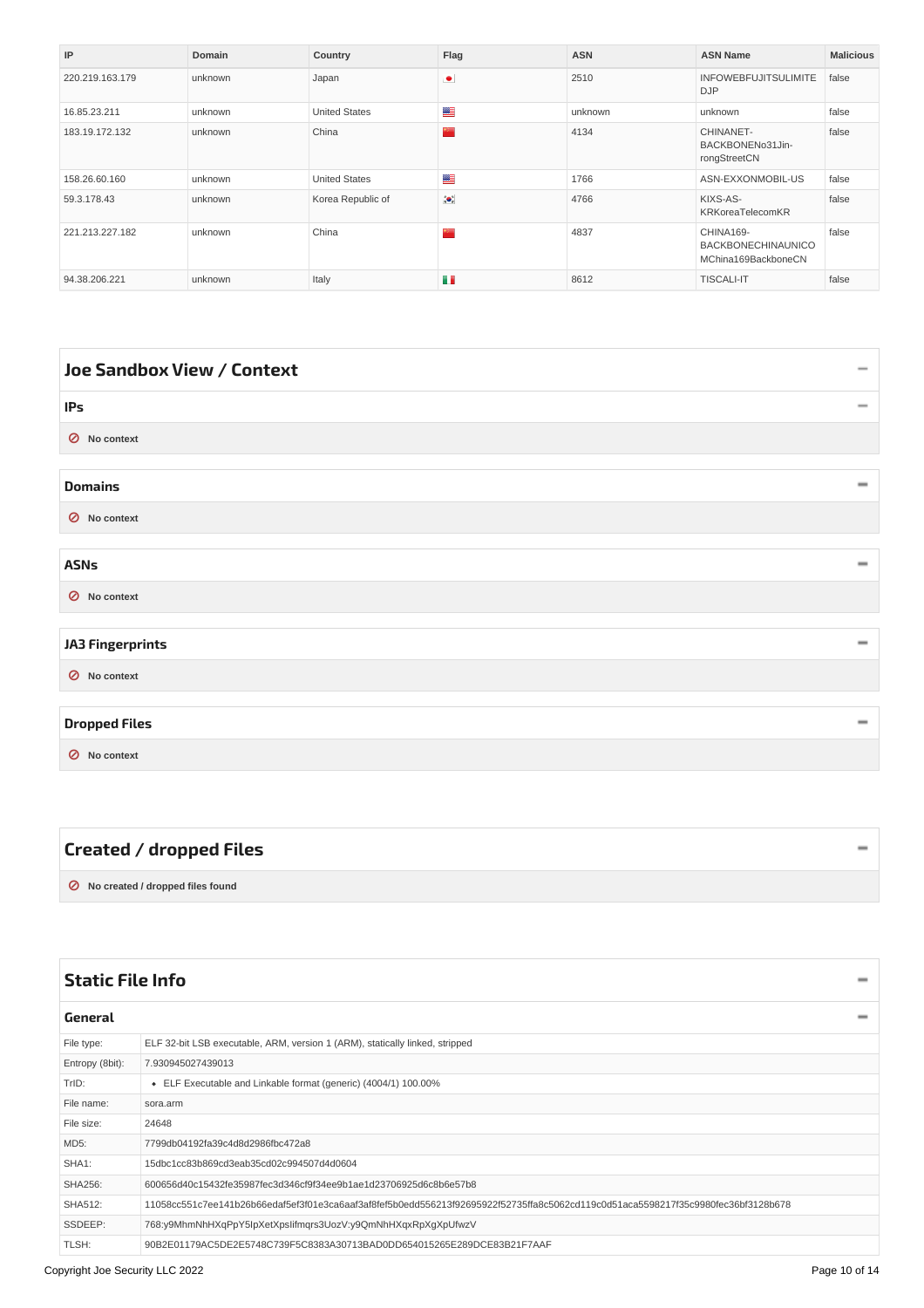<span id="page-10-7"></span>

| File Content | EL E                                              |
|--------------|---------------------------------------------------|
| Preview:     | \.(.W<br>.^enQ.ej3wg@5.rN.><br>$\mathcal{N}$<br>. |

#### <span id="page-10-0"></span>**[Static](#page-10-8) ELF Info**

<span id="page-10-8"></span><span id="page-10-1"></span>

| <b>ELF</b> header          |                               |  |  |  |  |  |
|----------------------------|-------------------------------|--|--|--|--|--|
| Class:                     | ELF32                         |  |  |  |  |  |
| Data:                      | 2's complement, little endian |  |  |  |  |  |
| Version:                   | 1 (current)                   |  |  |  |  |  |
| Machine:                   | ARM                           |  |  |  |  |  |
| Version Number:            | 0x1                           |  |  |  |  |  |
| Type:                      | EXEC (Executable file)        |  |  |  |  |  |
| OS/ABI:                    | ARM - ABI                     |  |  |  |  |  |
| ABI Version:               | $\mathsf{O}\xspace$           |  |  |  |  |  |
| Entry Point Address:       | 0xcdb0                        |  |  |  |  |  |
| Flags:                     | 0x202                         |  |  |  |  |  |
| ELF Header Size:           | 52                            |  |  |  |  |  |
| Program Header Offset:     | 52                            |  |  |  |  |  |
| Program Header Size:       | 32                            |  |  |  |  |  |
| Number of Program Headers: | 3                             |  |  |  |  |  |
| Section Header Offset:     | $\mathsf{O}\xspace$           |  |  |  |  |  |
| Section Header Size:       | 40                            |  |  |  |  |  |
| Number of Section Headers: | $\mathbf 0$                   |  |  |  |  |  |
| Header String Table Index: | $\mathsf{O}\xspace$           |  |  |  |  |  |

#### <span id="page-10-2"></span>**Program [Segments](#page-10-9)**

<span id="page-10-9"></span>

| Type             | <b>Offset</b> | <b>Virtual</b><br><b>Address</b> | Physical<br><b>Address</b> | <b>File Size</b> | Memory<br><b>Size</b> | Entropy | Flags | Flags<br><b>Description</b> | Align  | Prog<br>Interpreter | <b>Section Mappings</b> |
|------------------|---------------|----------------------------------|----------------------------|------------------|-----------------------|---------|-------|-----------------------------|--------|---------------------|-------------------------|
| LOAD             | 0x0           | 0x8000                           | 0x8000                     | 0x5f5f           | 0x5f5f                | 4.0313  | 0x5   | R E                         | 0x8000 |                     |                         |
| LOAD             |               | $0x5b74$ 0x1db74                 | 0x1db74                    | 0x0              | 0x0                   | 0.0000  | 0x6   | <b>RW</b>                   | 0x8000 |                     |                         |
| <b>GNU STACK</b> | 0x0           | 0x0                              | 0x0                        | 0x0              | 0x0                   | 0.0000  | 0x7   | <b>RWE</b>                  | 0x4    |                     |                         |

<span id="page-10-11"></span><span id="page-10-10"></span><span id="page-10-4"></span><span id="page-10-3"></span>

# <span id="page-10-6"></span><span id="page-10-5"></span>**System Behavior**

 $\overline{\phantom{0}}$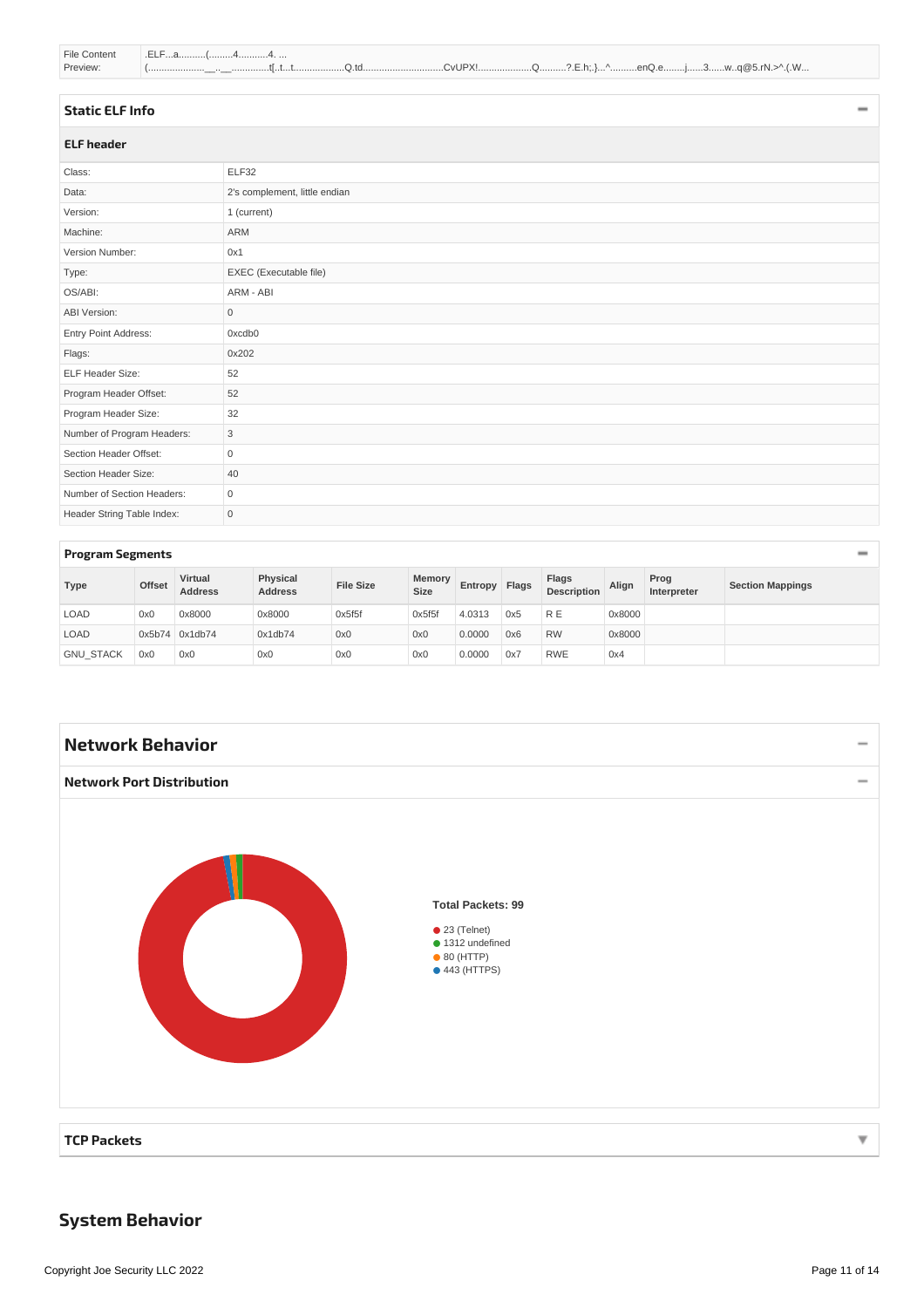#### <span id="page-11-17"></span><span id="page-11-0"></span>**Analysis Process: [sora.arm](#page-11-23)** PID: **6226**, Parent PID: **6123**

<span id="page-11-24"></span><span id="page-11-23"></span><span id="page-11-1"></span>

| General     |                                  | $\qquad \qquad \blacksquare$ |
|-------------|----------------------------------|------------------------------|
| Start time: | 04:31:41                         |                              |
| Start date: | 14/05/2022                       |                              |
| Path:       | /tmp/sora.arm                    |                              |
| Arguments:  | /tmp/sora.arm                    |                              |
| File size:  | 4956856 bytes                    |                              |
| MD5 hash:   | 5ebfcae4fe2471fcc5695c2394773ff1 |                              |
|             |                                  |                              |

#### <span id="page-11-2"></span>**File [Activities](#page-11-25)**

<span id="page-11-25"></span><span id="page-11-3"></span>**File Read**

#### <span id="page-11-18"></span><span id="page-11-4"></span>**Analysis Process: [sora.arm](#page-11-26)** PID: **6228**, Parent PID: **6226**

<span id="page-11-27"></span><span id="page-11-26"></span><span id="page-11-5"></span>

| General     |                                  | $\qquad \qquad \blacksquare$ |
|-------------|----------------------------------|------------------------------|
| Start time: | 04:31:41                         |                              |
| Start date: | 14/05/2022                       |                              |
| Path:       | /tmp/sora.arm                    |                              |
| Arguments:  | n/a                              |                              |
| File size:  | 4956856 bytes                    |                              |
| MD5 hash:   | 5ebfcae4fe2471fcc5695c2394773ff1 |                              |
|             |                                  |                              |

<span id="page-11-8"></span><span id="page-11-7"></span><span id="page-11-6"></span>

| <b>File Activities</b>      | $\qquad \qquad \blacksquare$ |
|-----------------------------|------------------------------|
| <b>File Read</b>            |                              |
| <b>Directory Enumerated</b> |                              |

<span id="page-11-29"></span><span id="page-11-28"></span><span id="page-11-19"></span><span id="page-11-10"></span><span id="page-11-9"></span>

| Analysis Process: sora.arm PID: 6326, Parent PID: 6228<br>$\sim$ |                                  |
|------------------------------------------------------------------|----------------------------------|
| General                                                          |                                  |
| Start time:                                                      | 04:34:32                         |
| Start date:                                                      | 14/05/2022                       |
| Path:                                                            | /tmp/sora.arm                    |
| Arguments:                                                       | n/a                              |
| File size:                                                       | 4956856 bytes                    |
| MD5 hash:                                                        | 5ebfcae4fe2471fcc5695c2394773ff1 |

#### <span id="page-11-20"></span><span id="page-11-11"></span>**Analysis Process: [sora.arm](#page-11-30)** PID: **6330**, Parent PID: **6228**

<span id="page-11-31"></span><span id="page-11-30"></span><span id="page-11-12"></span>

| General     |                                  |
|-------------|----------------------------------|
| Start time: | 04:34:32                         |
| Start date: | 14/05/2022                       |
| Path:       | /tmp/sora.arm                    |
| Arguments:  | n/a                              |
| File size:  | 4956856 bytes                    |
| MD5 hash:   | 5ebfcae4fe2471fcc5695c2394773ff1 |

#### <span id="page-11-21"></span><span id="page-11-13"></span>**Analysis Process: [sora.arm](#page-11-32)** PID: **6333**, Parent PID: **6330**

<span id="page-11-33"></span><span id="page-11-32"></span><span id="page-11-14"></span>

| General     |                                  |
|-------------|----------------------------------|
| Start time: | 04:34:32                         |
| Start date: | 14/05/2022                       |
| Path:       | /tmp/sora.arm                    |
| Arguments:  | n/a                              |
| File size:  | 4956856 bytes                    |
| MD5 hash:   | 5ebfcae4fe2471fcc5695c2394773ff1 |

#### <span id="page-11-22"></span><span id="page-11-16"></span><span id="page-11-15"></span>**Analysis Process: [sora.arm](#page-12-18)** PID: **6344**, Parent PID: **6333**

 $\qquad \qquad$ 

 $\overline{\phantom{a}}$  $\overline{\mathbf{v}}$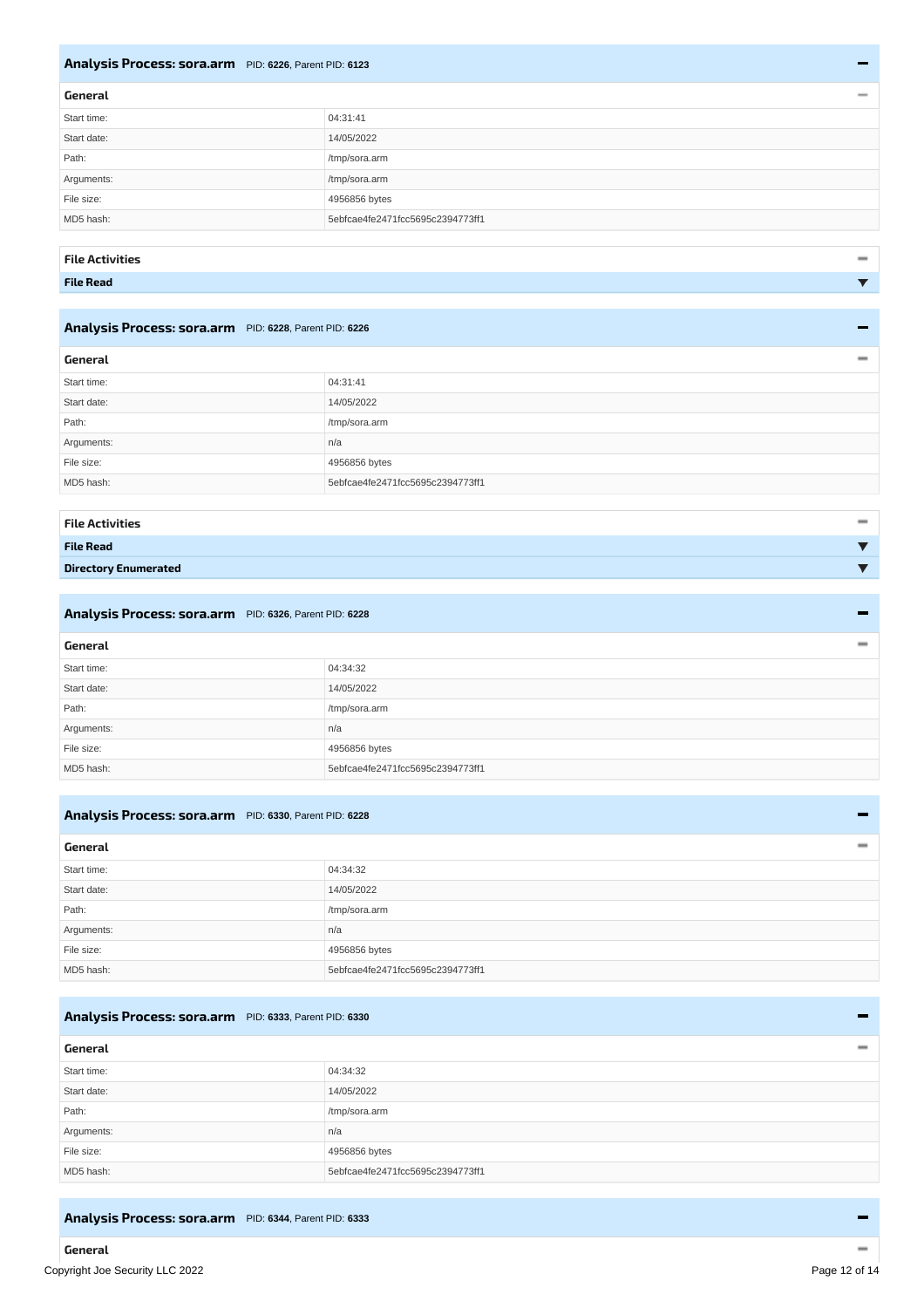<span id="page-12-19"></span><span id="page-12-18"></span>

| Start time: | 04:34:37                         |
|-------------|----------------------------------|
| Start date: | 14/05/2022                       |
| Path:       | /tmp/sora.arm                    |
| Arguments:  | n/a                              |
| File size:  | 4956856 bytes                    |
| MD5 hash:   | 5ebfcae4fe2471fcc5695c2394773ff1 |

#### <span id="page-12-12"></span><span id="page-12-0"></span>**Analysis Process: [sora.arm](#page-12-20)** PID: **6346**, Parent PID: **6333**

<span id="page-12-21"></span><span id="page-12-20"></span><span id="page-12-1"></span>

| General     |                                  |
|-------------|----------------------------------|
| Start time: | 04:34:37                         |
| Start date: | 14/05/2022                       |
| Path:       | /tmp/sora.arm                    |
| Arguments:  | n/a                              |
| File size:  | 4956856 bytes                    |
| MD5 hash:   | 5ebfcae4fe2471fcc5695c2394773ff1 |

# <span id="page-12-13"></span><span id="page-12-2"></span>**Analysis Process: [sora.arm](#page-12-22)** PID: **6335**, Parent PID: **6330**

<span id="page-12-23"></span><span id="page-12-22"></span><span id="page-12-3"></span>

| General     |                                  |
|-------------|----------------------------------|
| Start time: | 04:34:32                         |
| Start date: | 14/05/2022                       |
| Path:       | /tmp/sora.arm                    |
| Arguments:  | n/a                              |
| File size:  | 4956856 bytes                    |
| MD5 hash:   | 5ebfcae4fe2471fcc5695c2394773ff1 |

#### <span id="page-12-14"></span><span id="page-12-4"></span>**Analysis Process: [sora.arm](#page-12-24)** PID: **6336**, Parent PID: **6330**

<span id="page-12-25"></span><span id="page-12-24"></span><span id="page-12-5"></span>

| General     |                                  |
|-------------|----------------------------------|
| Start time: | 04:34:32                         |
| Start date: | 14/05/2022                       |
| Path:       | /tmp/sora.arm                    |
| Arguments:  | n/a                              |
| File size:  | 4956856 bytes                    |
| MD5 hash:   | 5ebfcae4fe2471fcc5695c2394773ff1 |

#### <span id="page-12-15"></span><span id="page-12-6"></span>**Analysis Process: [sora.arm](#page-12-26)** PID: **6230**, Parent PID: **6226**

<span id="page-12-27"></span><span id="page-12-26"></span><span id="page-12-7"></span>

| General     |                                  |
|-------------|----------------------------------|
| Start time: | 04:31:41                         |
| Start date: | 14/05/2022                       |
| Path:       | /tmp/sora.arm                    |
| Arguments:  | n/a                              |
| File size:  | 4956856 bytes                    |
| MD5 hash:   | 5ebfcae4fe2471fcc5695c2394773ff1 |

#### <span id="page-12-16"></span><span id="page-12-8"></span>**Analysis Process: [sora.arm](#page-12-28)** PID: **6231**, Parent PID: **6226**

<span id="page-12-29"></span><span id="page-12-28"></span><span id="page-12-9"></span>

| General     |                                  |
|-------------|----------------------------------|
| Start time: | 04:31:41                         |
| Start date: | 14/05/2022                       |
| Path:       | /tmp/sora.arm                    |
| Arguments:  | n/a                              |
| File size:  | 4956856 bytes                    |
| MD5 hash:   | 5ebfcae4fe2471fcc5695c2394773ff1 |

#### <span id="page-12-17"></span><span id="page-12-11"></span><span id="page-12-10"></span>**Analysis Process: [sora.arm](#page-13-15)** PID: **6234**, Parent PID: **6231**

L,

 $\overline{a}$ 

÷